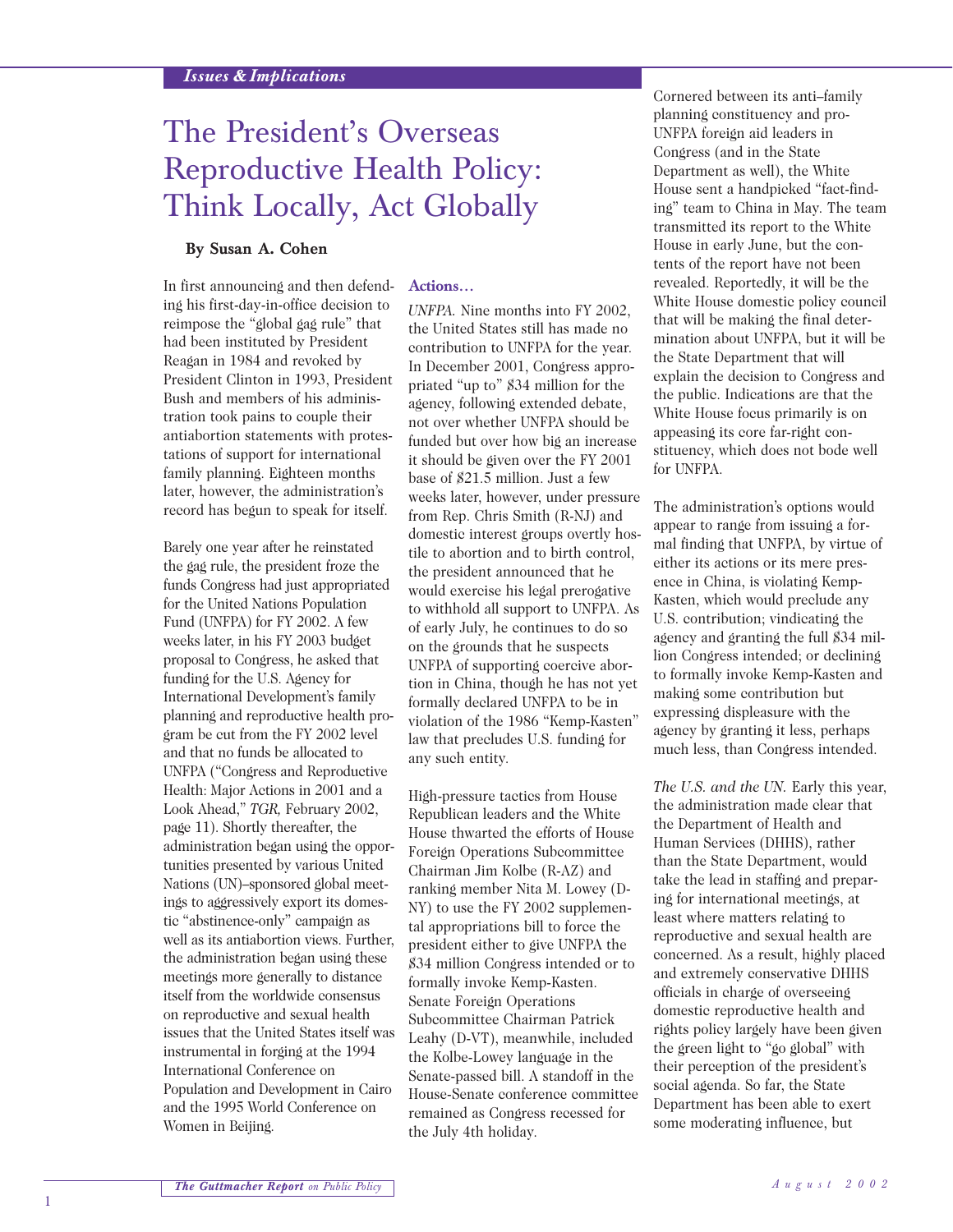many observers fear that its ability to do so may be waning fast.

The first public airing of the emerging power struggle came when Secretary of State Colin L. Powell was asked about HIV-prevention strategies for young people during an MTV interview on Valentine's Day. "It is important that the whole international community come together, speak candidly about it, forget about taboos, forget about conservative ideas with respect to what you should tell young

## **DHHS officials in charge of overseeing domestic reproductive health and rights policy largely have been given the green light to 'go global' with their perception of the president's social agenda.**

people about," Powell told the music channel audience. "It's the lives of young people that are put at risk by unsafe sex. And, therefore, protect yourself." Conservatives reacted harshly to the secretary's endorsement of condom use by sexually active young people and to the idea that this administration sanctions any message other than abstinence until marriage as the principal, if not only, acceptable approach. Gary Bauer, president of American Values, admonished Powell—who has a longheld special interest in global HIV/AIDS issues, especially in Sub-Saharan Africa—to stick to diplomacy: On "public health issues, he should follow the lead of the Bush administration, which he serves."

A few weeks later, in early April, the UN Population Division's Commission on Population and Development (CPD) held its annual meeting at the United Nations. This year's topic was reproductive health and rights in relation to HIV prevention. As originally drafted by DHHS officials, the U.S. position statement

would continue to endorse voluntary family planning but would emphasize the importance of "delaying sexual initiation, abstinence, monogamy, fidelity and partner reduction to prevent *inter alia* HIV infection." Only at the insistence of State Department officials, citing Powell's recent statement, were the words "and condom use" added at the last minute.

DHHS officials also saw the CPD meeting as their first official opportunity at a UN forum to lay out and dramatize the administration's antiabortion platform. In response to an almost pro forma vote among the governmental representatives to reaffirm the commitments made in Cairo and Beijing and at their subsequent five-year-review meetings, the United States initially balked. Ultimately, the United States agreed to join the consensus but only after issuing a statement making clear that in so doing the U.S. government does not support "promoting the legalization or expansion of legal abortion services." (The Cairo Program of Action does not call for the legalization of abortion. It does, however, say that where abortion is not against the law, it should be safe, and it calls on governments to address unsafe abortion as a major public health concern.)

In May, the UN General Assembly Special Session on the Child—the socalled children's summit—convened as the first major high-level *negotiating* meeting at the U.N. this year. DHHS Secretary Tommy G. Thompson was the official leader of the U.S. delegation, which included DHHS political appointees and official private-sector advisors drawn from organizations such as Concerned Women for America and institutions such the Christian evangelical Patrick Henry College, where faculty are required to teach creationism. Notably, John Klink also served on the delegation; identified only as a "UN expert," Klink may be better known as one of the Vatican's lead

negotiators at the 1994 Cairo conference. (The administration had floated Klink's name last year as a candidate for Assistant Secretary of State for Population, Refugees and Migration but backed away from nominating him amidst intense controversy.)

At the summit, 180 national governments—including, in the end, the United States—agreed to reaffirm the commitments made at previous UN conferences, including those made in Cairo and Beijing. Originally, the United States threatened to withhold its signature unless certain demands were met. Chief among them were purging the document of any language that could be construed to condone legal abortion, adding language explicitly advocating sexual abstinence and adding language calling for the primacy of parental rights. In the last analysis, the United States' only success was in changing one of the final document goals to say that access to "reproductive health," rather than "reproductive health services" should be promoted; the U.S. delegation maintained that the word "services" implied abortion.

Although other national delegations were quick to note that in their view, nothing had changed, the U.S. delegation left satisfied it had struck another blow against abortion. Even so—largely for domestic political consumption but likely also to lay the groundwork for a more open disavowal of Cairo and Beijing in time the delegation felt compelled to issue its own interpretation of the final agreement. First and foremost, it asserts that the United States "does not understand any endorsement of these conferences to be interpreted as promoting abortion." Further, it adds that the United States understands terms such as "family planning" to exclude "abortion-related services or the use of abortifacients." (It is not clear whether the administration is referring here to mifepristone or whether it is making a